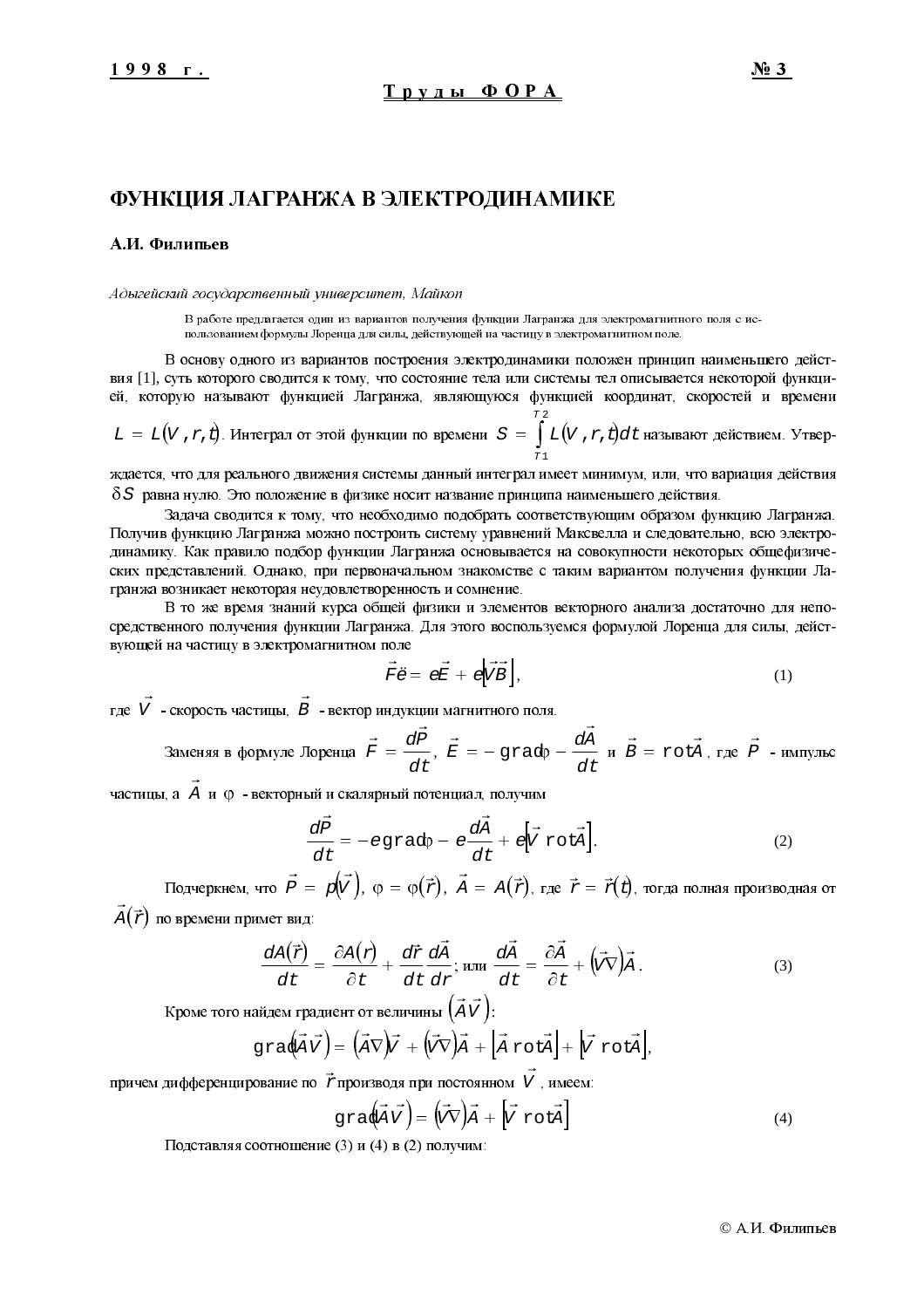$\frac{d\vec{P}}{dt} = -egrad\varphi - e\frac{d\vec{A}}{dt} + egrad\vec{A}\vec{V}$ 

64

$$
\mathbf{M}\mathbf{J}\mathbf{M}
$$

$$
\frac{d}{dt}\left(\vec{P} + \vec{eA}\right) = -egra\left(\vec{e}\phi - \vec{eA}\vec{V}\right).
$$
\n(5)

Справа под знаком градиента стоит энергия, которая определяется положением тела, то есть координатами. Слева в скобках импульс, который является производной от энергии по скорости. В силу этого обозначим  $\vec{P} + \vec{eA} = \frac{dL(\vec{V})}{dV}$ , а  $- (\vec{e}\rho - \vec{eA}\vec{V}) = L(r)$ , учитывая, что для свободной частицы  $\vec{P} = m \vec{V}$  получим:

$$
L(\vec{V}) = \frac{mV^2}{2} + \vec{eA} \vec{V} \text{ if } L(\vec{r}) = -(\vec{e}\rho - \vec{eA} \vec{V}),
$$

тогла:

$$
L(\vec{V}_{\vec{r}}) = \frac{mV^2}{2} + e\vec{A}\vec{V} - e\varphi.
$$
 (6)

Полученное соотношение носит название функции Лагранжа для заряженной частицы в электромагнитном поле.

$$
\text{Так как } \frac{mV^2}{2} \text{ является предельным служеом соотношения } \frac{mc^2}{\sqrt{1-\frac{V^2}{c^2}}} \text{ при } V \to 0, \text{ то в служе}
$$

релятивистского движения следует функцию Лагранжа предоставить в виде:

$$
L(\vec{V}\vec{x}) = \frac{mc^2}{\sqrt{1 - \frac{V^2}{c^2}}} + \vec{eA}\vec{V} - \epsilon \varphi
$$
 (7)

учитывая, что  $\frac{dL(\vec{V}\vec{x})}{d\vec{V}} = \vec{P} + \vec{eA}$ , а  $\frac{dL}{d\vec{r}} = -\text{grad}\vec{e}\phi - \vec{eA}\vec{V}$  соотношение (5) можно представить в

виде:

$$
\frac{d}{dt}\frac{dL}{d\vec{v}} = \frac{dL}{d\vec{r}}.
$$
\n(8)

Полученное уравнение имеет аналог в механике [2] и носит название уравнения Лагранжа.

Так как функция Лагранжа определяется через энергию свободной частицы и энергию взаимодействия частицы с полем, то при рассмотрении всей системы частица-поле необходимо при построении функции Лагранжа учесть энергию свободной частицы, энергию взаимодействия частицы с полем и энергию поля  $\int \left( \frac{\epsilon_0 E^2}{2} + \frac{\mu_0 H^2}{2} \right) dV$ , тогда функцию Лагранжа можно представить в виде:

$$
L = \frac{mc^2}{\sqrt{1 - \frac{V^2}{c^2}}} + e\vec{A}\vec{V} - \varphi + \int \left(\frac{\varepsilon_0 E^2}{2} + \frac{\mu_0 H^2}{2}\right) dV
$$
(9)

А действие следовательно примет вид: